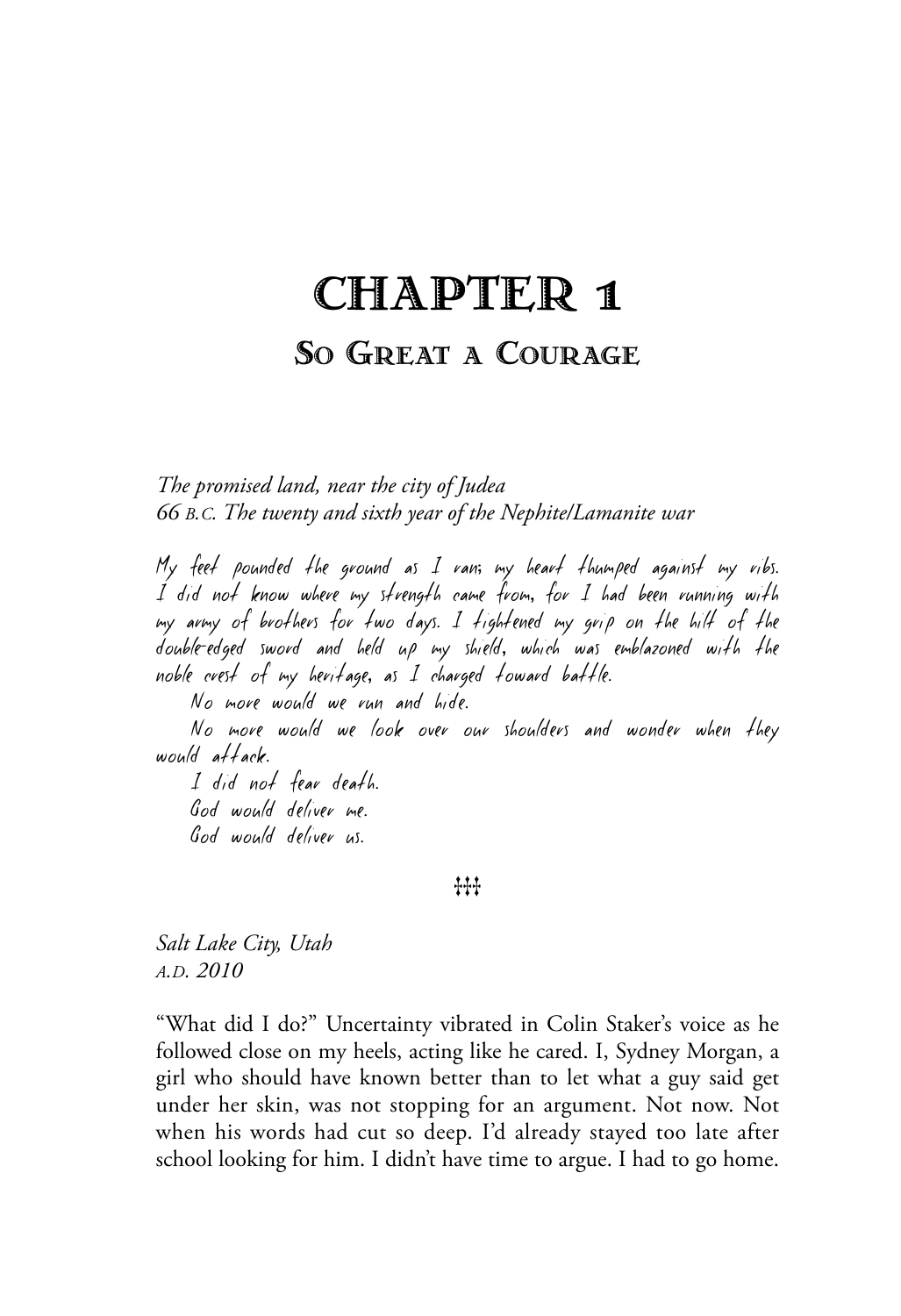"Was it something I said?" He grabbed my arm, preventing my escape.

"Take your hand off me," I said quietly. The frosty October air made the words come out in visible puffs. I looked up at his tall frame and into his usually sincere green eyes. He stared at me with the pretense of caring.

"You walk me home from school every day," I said. "You were late today, so I went searching for you." The more I thought about the situation, the angrier I became. "You know that I watch Gracie right after school every Wednesday." The scene of him laughing with his football buddies flashed in my mind's eye. "You were with your doofus football friends." A small crowd had gathered around us by this time. As I glanced sideways at the students surrounding us, I desperately wished I could click my heels and be transported somewhere else, anywhere other than the school lawn, where the entire student body of Suncrest High now watched my emotions bleed out onto the grass.

I determined that if Colin didn't let go, I was going to give him a snap punch to the stomach. You might not think that a sixteen-year-old girl who is only five foot five would be much of a threat to a football player. But Colin knew better. He knew I had a black belt in karate and that I could flatten him faster than he could flinch. I glared at him as if I could melt him into a puddle.

"You heard?" His face paled. "Look, Syd, the guys and I were just kidding around. Come on, you know how guys are."

I stared at his flustered face. I'd always thought he was cute in a scruffy sort of way. And I'd always felt comfortable with Colin. After all, we'd been friends since the second grade. How could I have been so wrong all these years? I guess that's what I got for letting my emotions rule my mind.

"Colin, let go of me," I said in a low, monotone voice.

"If I do, you have to promise to stay put until we can work this out." His forehead was wrinkled, his mouth curled in that *come-onlet's-be-friends* smile that would ordinarily make me stop and rethink. But this time was different.

I pretended to relent and relaxed my stance just a bit.

He lifted a hand to pat my cheek and then reached up to tousle my short hair, which he said made me look like a boy. My anger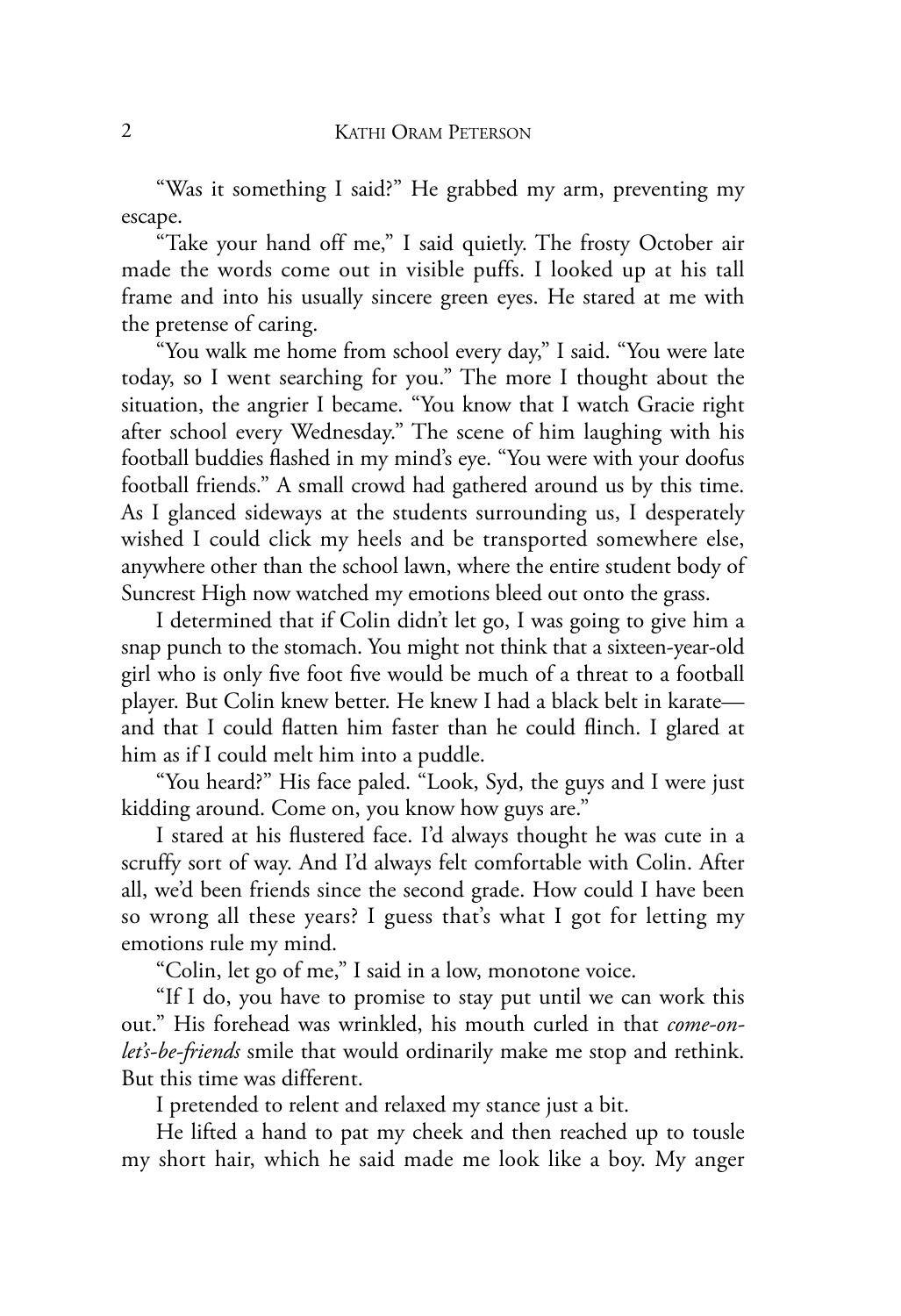bubbled over at the condescending gesture. I dropped my books, grabbed his wrist with my right hand, and jabbed his elbow with my left hand. Off balance, he flipped to the ground. Keeping hold of his arm, I twisted it just a little—not enough to hurt, but enough to make my point—and glared down at him.

"Don't follow me, don't call me, and don't try to pretend you didn't say what you said." I glowered at him for a moment, making sure he understood. The small crowd around us had grown very large. I heard someone say that Principal Jefferson was coming our way. Quickly, I let Colin go, snatched up my books, and ran.

#### $++$

As I walked into Mom's karate studio, I glanced around the front foyer looking for Gracie. No sign of her.

"I intend to develop myself . . ." The small class of yellow-belt hopefuls repeated their creed from the front dojo. I peered through the observation window. Mirrors banked the walls of the large exercise room.

Mom stood at the head of the class. She was decked out in her red *gi* and seventh-degree black belt. She taught on Mondays, Wednesdays, and Fridays, and I taught on Tuesdays and Thursdays. I loved to watch my mother at work. I was proud of her. For a woman of fifty-two, she was strong yet beautiful, with short black hair and sparkling brown eyes that reflected her Shoshone heritage. She noticed me, smiled, and pointed in the direction of the office.

I understood. That was where I'd find Gracie.

As soon as I walked through the office doorway, Gracie glanced up, looking at me in the mirrored wall. "Syd, I s'ayed on the chair like Mummy said, didn' I?" Her halting speech could not hide the excitement and pride in her voice.

I gazed at my ten-year-old sister, whom I loved more than life. Her long, honey-blond hair framed her pale face, which was sprinkled with brown freckles. How could Colin have told his friends that my Gracie was a *retard?* The way he'd said it was maddening. Just *retard,* like she was a castoff. Gracie was far from being a castoff. Colin, on the other hand, fit the bill perfectly. I mentally grouped him with the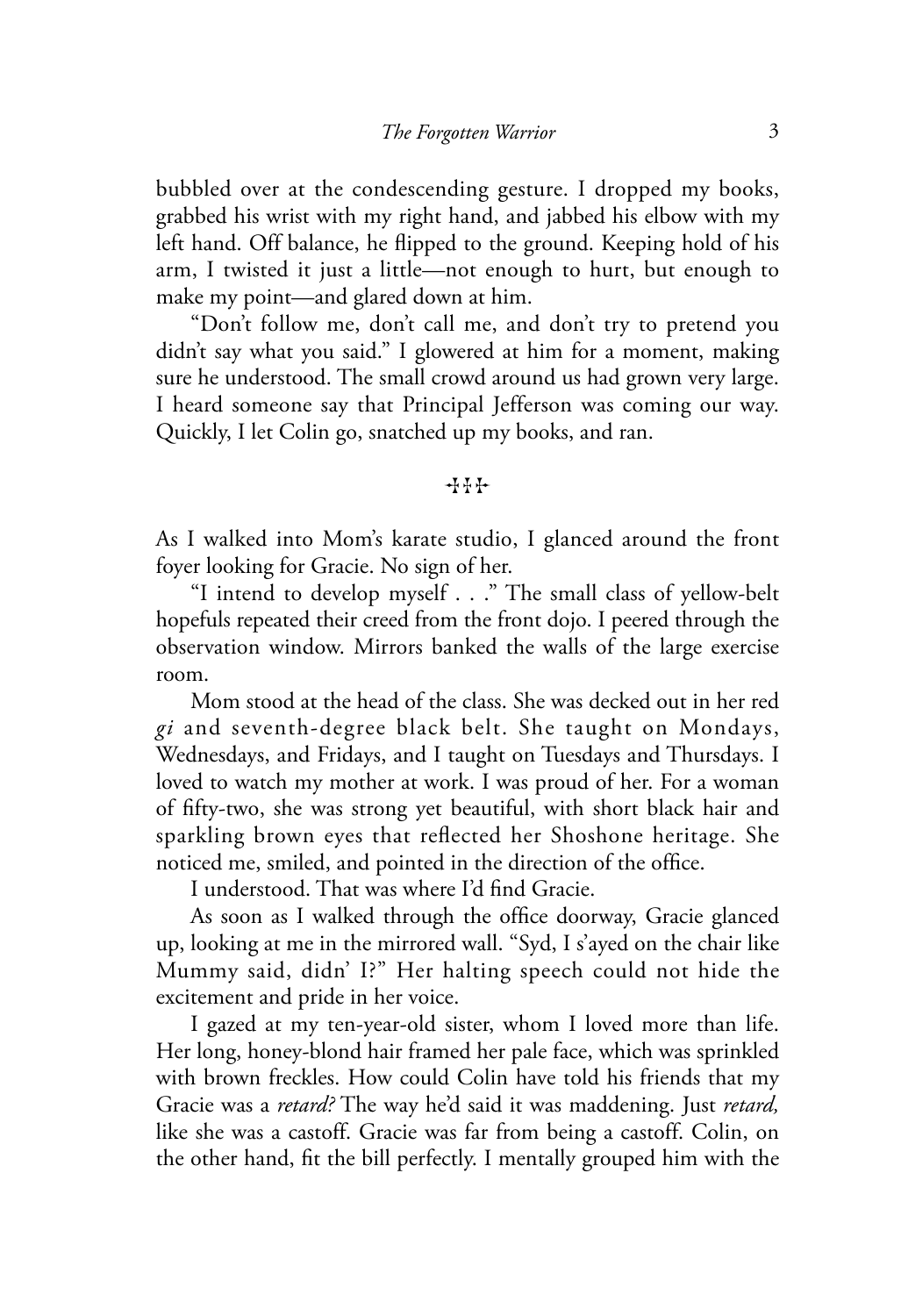person I considered the ultimate castoff in my life—my father, Logan Morgan, who had walked out of our lives ten years earlier.

"You did exactly as you were told!" I said enthusiastically as I patted Gracie's back. "Guess what I found on my way home from school?" I set my books on the desk. Gracie's eyes grew wide. She shrugged, knowing full well what I'd say next.

"A tickle bug!" I yelled and chased her around the small office cluttered with sparring gear. She squealed gleefully.

"Wait!" Gracie froze, staring up at me. A smile curved her lips. "I see a 'ickle bug." Then Gracie chased me. This was our ritual, our *hihow-was-your-day* routine.

Finally collapsing in the chairs across from the desk, I looked at the mirrored wall and gazed at our reflections. Gracie had inherited our father's Caucasian traits: sandy blonde hair, pale skin, and blue eyes. I had inherited Mom's half-Shoshone traits: black hair, honeycolored skin, and brown eyes.

By just looking at Gracie, you wouldn't suspect at first that she was mentally challenged. Her handicap was only evident in her speech and thought patterns. A childlike innocence radiated from her smiling face, which could brighten a room. And by just looking at me, you wouldn't suspect that I had an IQ of 140. This was only evident in my straight A's. I didn't have Gracie's glow. For reasons that even I didn't understand, a darkness followed me. We were two very different sisters, but that was okay. We were family—just Mom, Gracie, and me.

"Let's make dinner," I said. I knew Gracie loved to help. Her special ed teacher had encouraged us to include her in almost everything we did. At times this was trying, but mostly it was fun.

She immediately headed for the stairs that led to our apartment. I quickly retrieved my books, waved good-bye to Mom as I passed the observation window, and followed Gracie.

Poached salmon was on the menu, along with steamed rice and romaine lettuce topped with bacon bits, chopped boiled eggs, golden raisins, and slivered almonds. I loved to cook. Mom had taught me to enjoy cooking, and I had never looked at it as a chore.

Gracie was in charge of the salad, and she set about her task with gusto. As I reached above the kitchen island to snag a pan from the pot rail, I noticed a light blinking on the phone's message machine.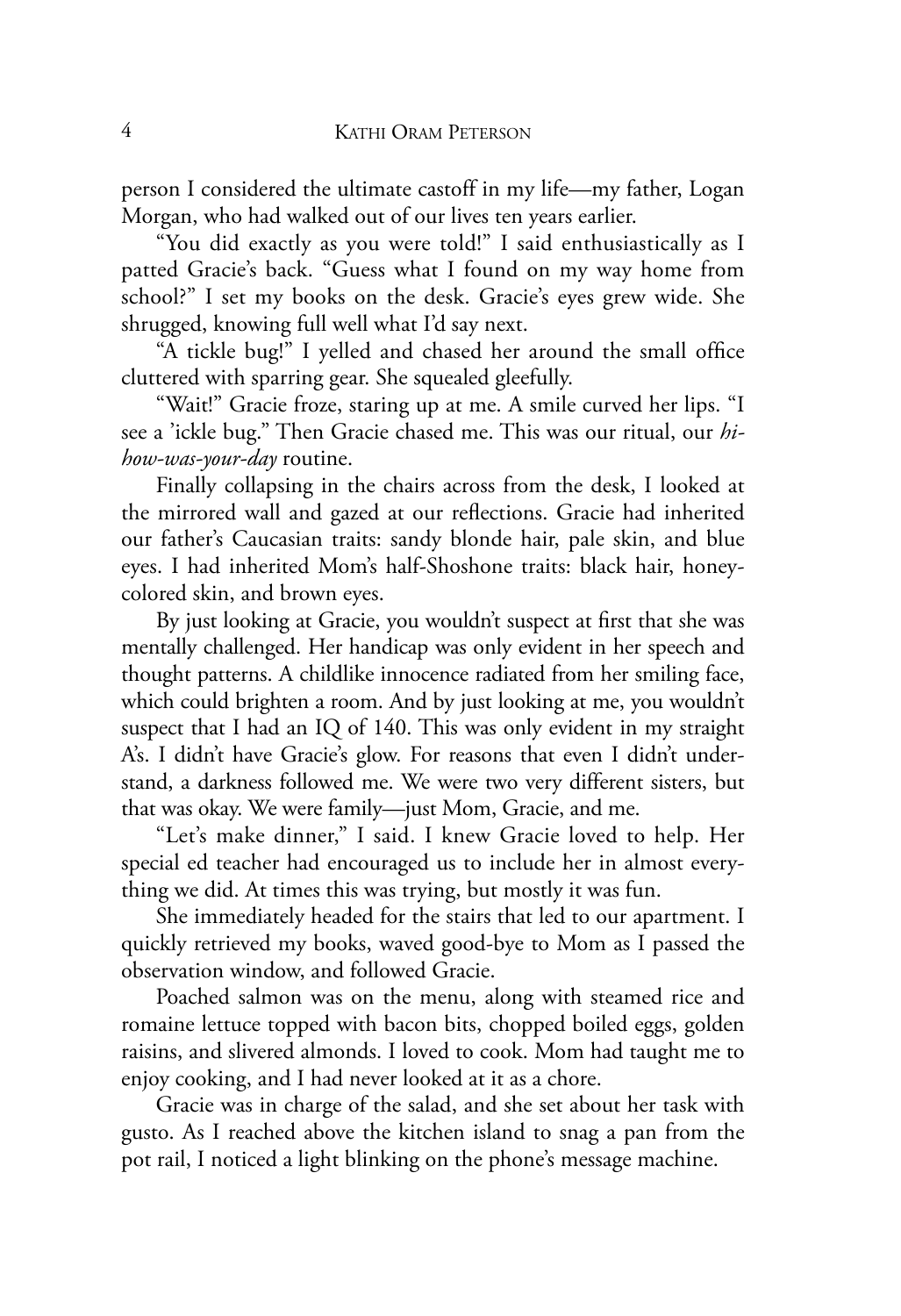I pushed PLAY.

"You have three messages. Tuesday, October 15." I smiled. Today was Wednesday, not Tuesday. And it was the sixteenth, not the fifteenth. But the month was right at least. Our machine had a severe case of dementia.

"Message one.

"Syd—" It was Colin's voice. I pressed the DELETE button.

"Message two.

"This is Principal Jefferson. Mrs. Morgan, please call me as soon as possible. We need to talk about Sydney."

Again, I pressed DELETE. I'd talk with the principal in the morning. No need to drag Mom into this.

"Message three."

At this point the machine decided that enough was enough. "Garble, garble . . . hospital . . . preregister . . . Call 555- . . ."

We really needed a new answering machine. I didn't catch the rest of the number. But I wasn't worried about it. From what I had heard, it sounded like a wrong number.

Gracie spilled the almonds on the floor and began to cry.

"It's okay. Just pick them up," I told her. I smiled as I placed the pan on the stovetop. We had learned not to make a big fuss when Gracie became upset. Gracie wiped her eyes and began carefully picking up the slivered almonds one by one. At this rate I'd have the rice and salmon ready before the almonds were recovered and rinsed off.

As I watched my sister dutifully rescuing the almonds, I wondered if perhaps the hospital had called about Gracie. But Mom hadn't mentioned anything, and we always talked about Gracie's treatments. Mom always said that our family was a team and that we would work out family problems together. But maybe something had happened I didn't know about.

Gracie had finished picking up the almonds and was now retrieving eggs from the fridge. She dropped one on the floor and began crying again. I quit wondering about the call and knelt to help her clean up the floor.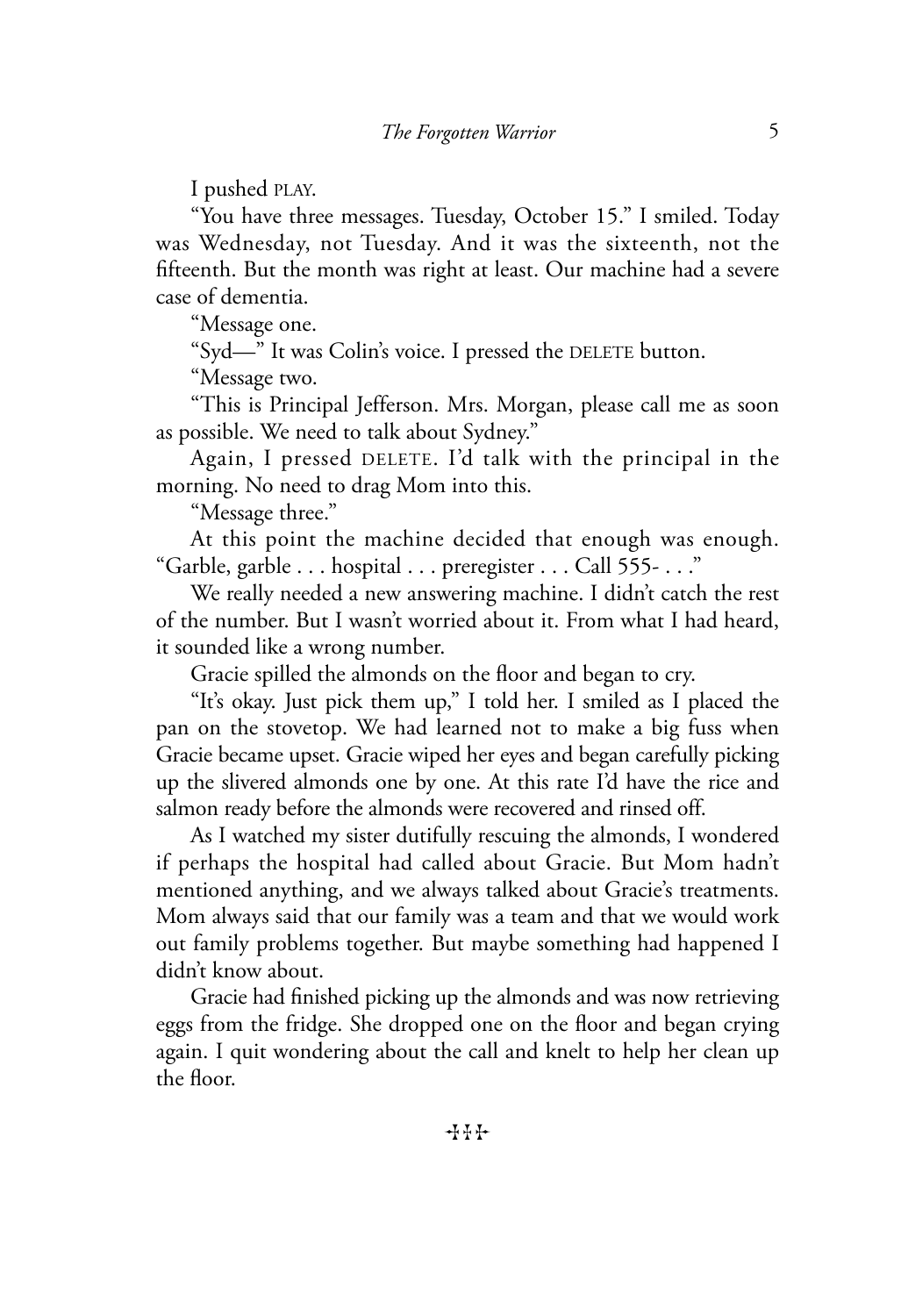"Read abou' Helaman's swipling warriors." Gracie was forever dropping her t's. She snuggled down in bed, ready for her story before falling asleep. I pulled out the worn Book of Mormon. The pages were tattered and torn, a true sign of love. The story of Helaman's stripling warriors was Gracie's favorite.

Sitting on the bed beside Gracie, I paraphrased the story in words she'd understand. "Do you remember how the people of Ammon promised God they would never fight again?"

"Yeah . . ." Gracie anxiously waited for her favorite part.

"Well, when the Nephites were attacked, the people of Ammon wanted to break their promise and help fight. But what did Helaman say?"

"Keep da promise." Gracie's eyes began to droop.

"Did they?"

"Uh-huh." She yawned.

"The Ammonites' sons hadn't made the promise, though. Two thousand of them wanted to help fight for freedom." I quickly checked to see if Gracie were still awake.

Her bright blue eyes blinked opened. I briefly thought of the pile of homework waiting for me. It was getting late, but Gracie needed my attention right now.

Clearing my throat, I continued. "Helaman led his two thousand young warriors into battle. Although they had never fought, they were not afraid. Their mothers had taught them to have faith in God."

"Like Mummy, huh?" Gracie waited for me to answer.

"Yes." I tucked the covers around her. "No more talking." She nodded.

"Close your eyes," I chided gently. She clamped her eyes shut.

"Helaman and his army fought bravely and helped drive away the enemy. After the battle, Helaman found his sons had been hurt, but not one had been killed. It was a miracle." I quickly glanced at my little sister. At last she had fallen asleep.

Laying the book on Gracie's nightstand, I looked at the picture on her wall—Helaman riding on his white stallion, surrounded by the boys he called his sons. Gracie had said their mothers were like ours. And I knew that she was right. Mom had taught us to believe in God. And I did believe in Heavenly Father and Jesus Christ. I had a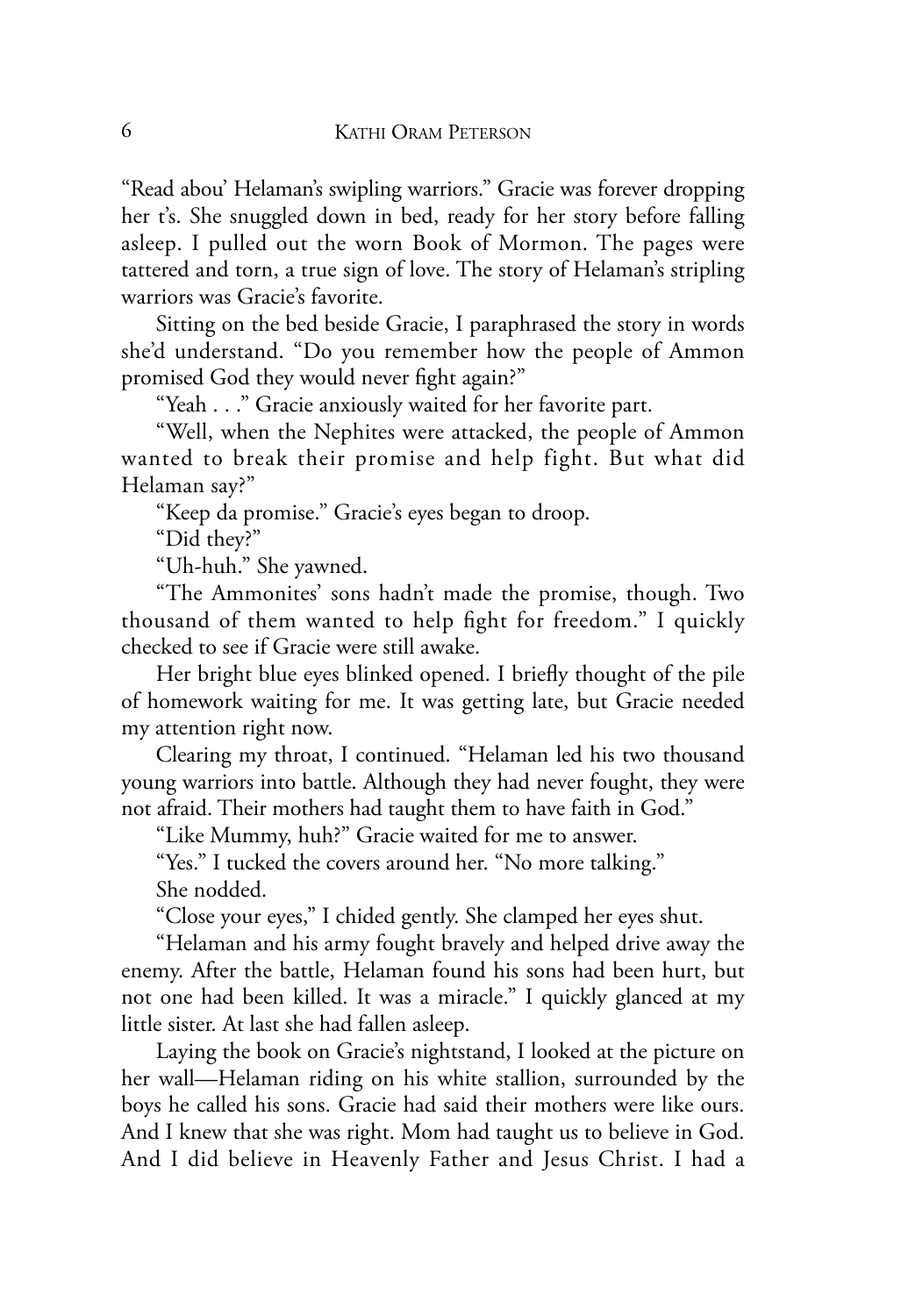testimony. But sometimes the Book of Mormon stories felt like just that—stories—about people who lived a very long time ago and lived in a very different world. It just didn't feel like they applied to me sometimes. To think about young men with faith so strong they weren't killed . . . it was hard to understand faith like that. And I couldn't help but think that out of all two thousand of those guys, there had to have been one who was rebellious . . . or one who was forgotten. I gave a sigh. Sitting there staring at the picture was not getting my homework done.

I turned out the light and gently closed the door to Gracie's bedroom. Glancing at the hallway clock, I saw it was now nine o'clock. Mom would be coming up soon. As usual, when Gracie and I had finished dinner, I had wrapped Mom's dinner in plastic wrap and put it in the fridge for her.

Even though Mom would be tired, she'd still ask why I had been late coming home from school. I didn't want to tell her I had fought with Colin. And I certainly didn't want to tell her what he'd said about Gracie. Mom didn't need another man to be disappointed in. My father had been disappointment enough.

The funny thing was, Mom never really talked about my father. It used to make me angry that she never got riled up about his leaving. Instead of being bitter, she had focused her energy on establishing a thriving karate studio. I knew she thought that one day I'd become her partner. But while I loved karate, I had other ideas.

More than anything, I had always wanted to become a police officer, a detective really. I wanted to help people. The only problem I could foresee was my height . . . and maybe the tiny issue of my quick temper. I hoped that the department would overlook my height and temper in favor of my skills as a black belt.

I heard Mom's steps on the stairs. Hurrying to the kitchen, I pulled her plate from the fridge, loosened the plastic wrap, and placed it in the microwave. I hoped that if I was extra helpful, maybe she'd forget I was late. As I pushed the START button, Mom walked into the room.

"Hi, sweetie." She plopped down on a chair. "How was your day?"

"Great, fine. How was yours?" I grabbed a water bottle, snapped off the top, and handed it to her.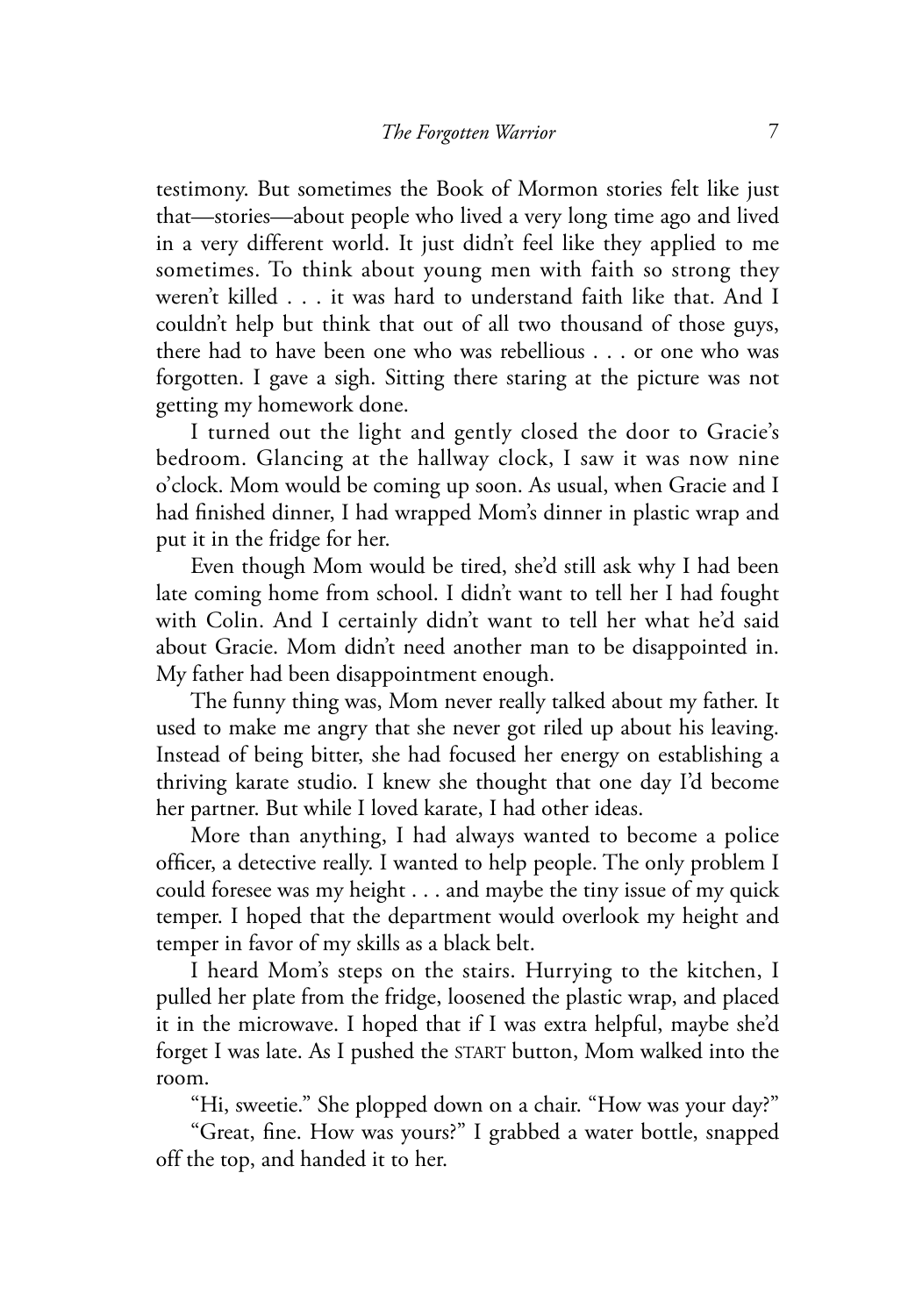"I've had better." She took the bottle. "You were late."

"Yeah, well . . ." I had never been able to hide anything from my mother, but I could distract her. "You won't believe it, but Gracie's asleep."

"Really? You have the magic touch." She took a drink of water and rubbed her temples. "Is that my dinner heating up?"

"Salmon, your favorite."

"You're too good to me." Mom leaned her elbows on the table and studied my face. Then she said, "You've fixed dinner and Gracie's even asleep. But despite all your good deeds, I still want to know why you were late coming home from school."

"Time just got away from me." I hoped she wouldn't press for more. The microwave beeped. I pulled out her dinner and set it in front of her. As I watched her examine her food, then look up at me with a smile, I realized she was a little pale and looked tired. And she wasn't eating. I hoped she wasn't upset.

Wanting to make her laugh, I said, "Hey, we really need a new answering machine. You should hear the remains of the message some hospital left."

"Syd . . ." She pushed her plate aside. "We need to talk." There was a strange tone in her voice. Why wouldn't she just let it go? I was late; it didn't happen often.

"About the hospital, I . . ."

"It's Gracie, isn't it?" Little prickles skittered up my arms. I sat down on the chair beside her.

"No, no. Gracie is fine." Mom nervously combed her fingers through her short hair. "In fact, her teacher said she's been doing much better."

Now I was confused. "Well, if it's not Gracie . . ."

The doorbell rang. We hardly ever used the front door; we always entered our apartment through the studio. The only other person who used the front door was Colin. I groaned inwardly.

"That's the bishop." Mom immediately stood.

"The bishop? Bishop Staker? Why's he here?" Bishop Staker was Colin's father. Had Colin used his father to get to me? Now I really was concerned. Not only about the hospital business but about Mom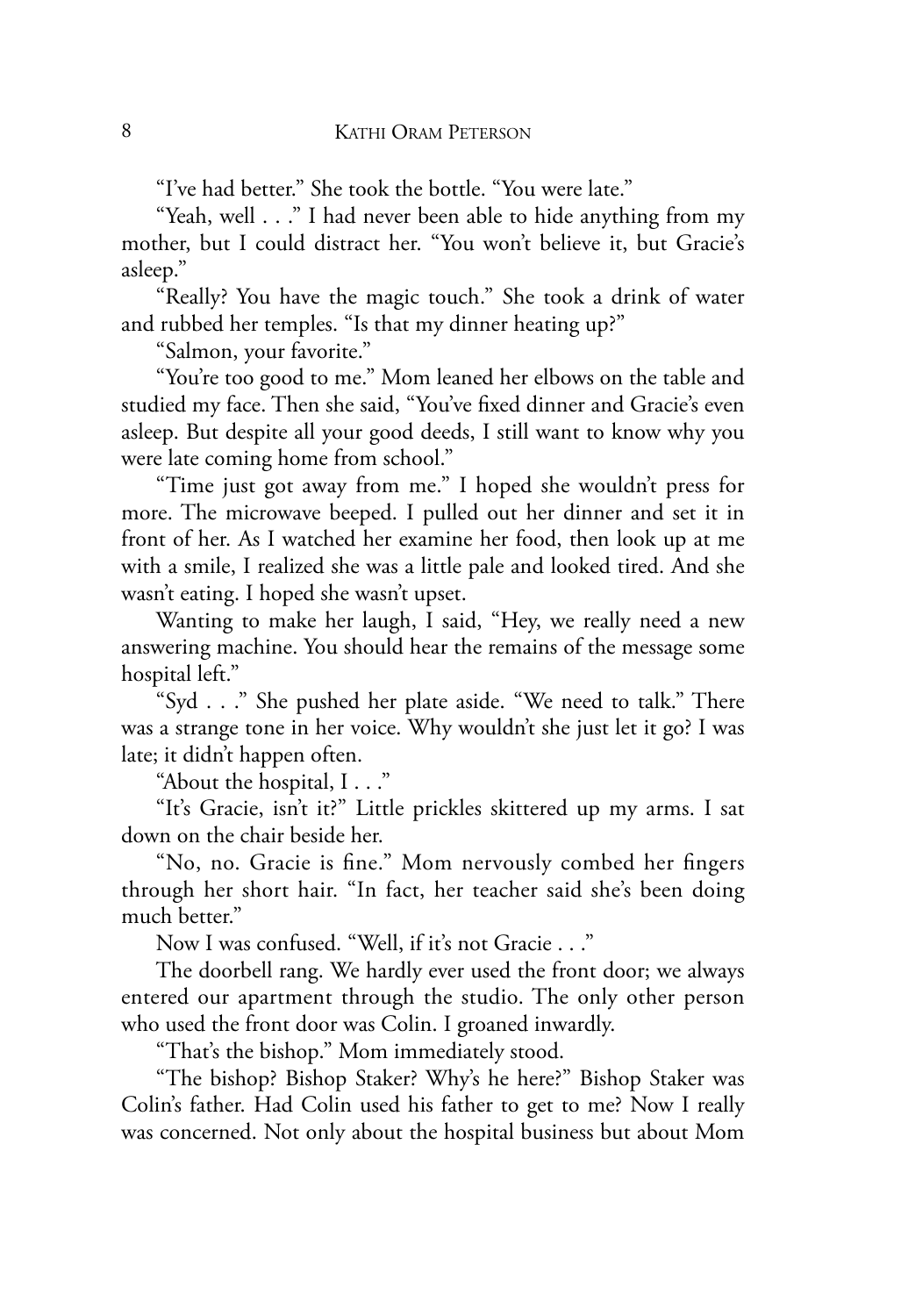learning of the argument Colin and I had after school. It would hurt her to hear what he'd said about Gracie.

"I called the bishop this afternoon." Mom bit her bottom lip a moment, then said, "He's here to give me a blessing." She took hold of both my shoulders, staring me square in the eyes. "Syd, I don't have time to do this right, and I'm sorry, but I went to the doctor today. He said I have cancer."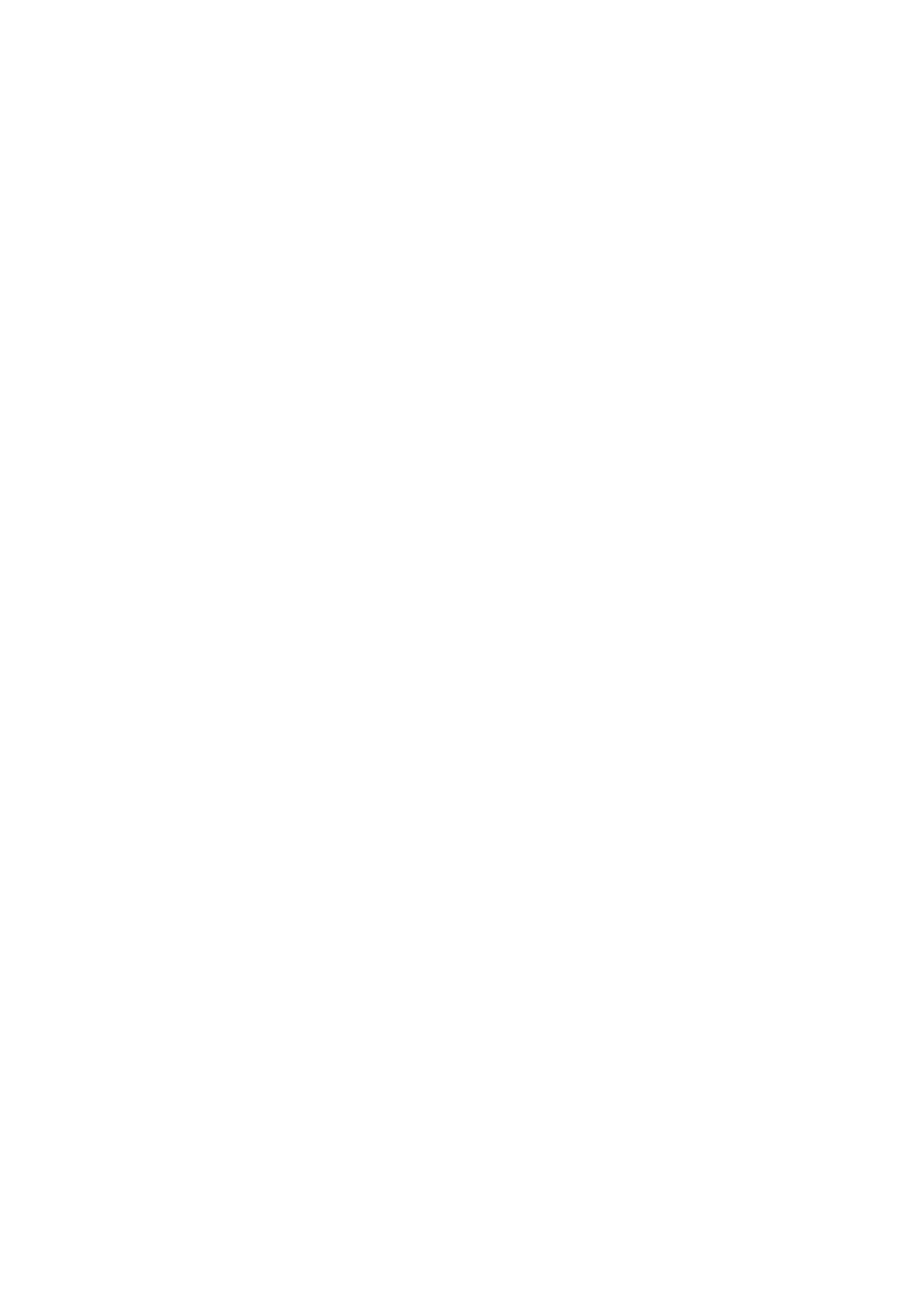# CHAPTER 2 A TERRIBLE BATTLE

Fire soared through the sky on flaming arrows, landing at my feet. I would show no fear. My warrior brothers looked to me for guidance. Ignoring danger and riding a wave of fearlessness I had never known before, I charged ahead, yelling with all my might, praying silently that the Almighty would be with us. Strangely, in this frenzied moment, the face of my younger brother flashed before me. His brow had been furrowed with worry as I left for battle. Would I ever see him again? Would I ever be able to tell Lib how much I loved him?

And then we were amongst them.

Amongst the enemy.

Black shining eyes stared out from red-painted faces. The foul, bitter aura of hate swam around us. Their muscles, drenched with sweat, flexed to battle-ready. An eerie quiet held both armies captive for an instant, and then we collided with blood-curdling yells, the clang of metal meeting metal, and the desperate gasp of lives being taken.

Boy against man.

Man against boy.

Numb to pain, I moved instinctively, dodging a blade and swinging my sword at my attackers. Smoke stole the air. Breathing became an effort.

Time ceased to be. Reason ceased to be. And then the battle grew worse.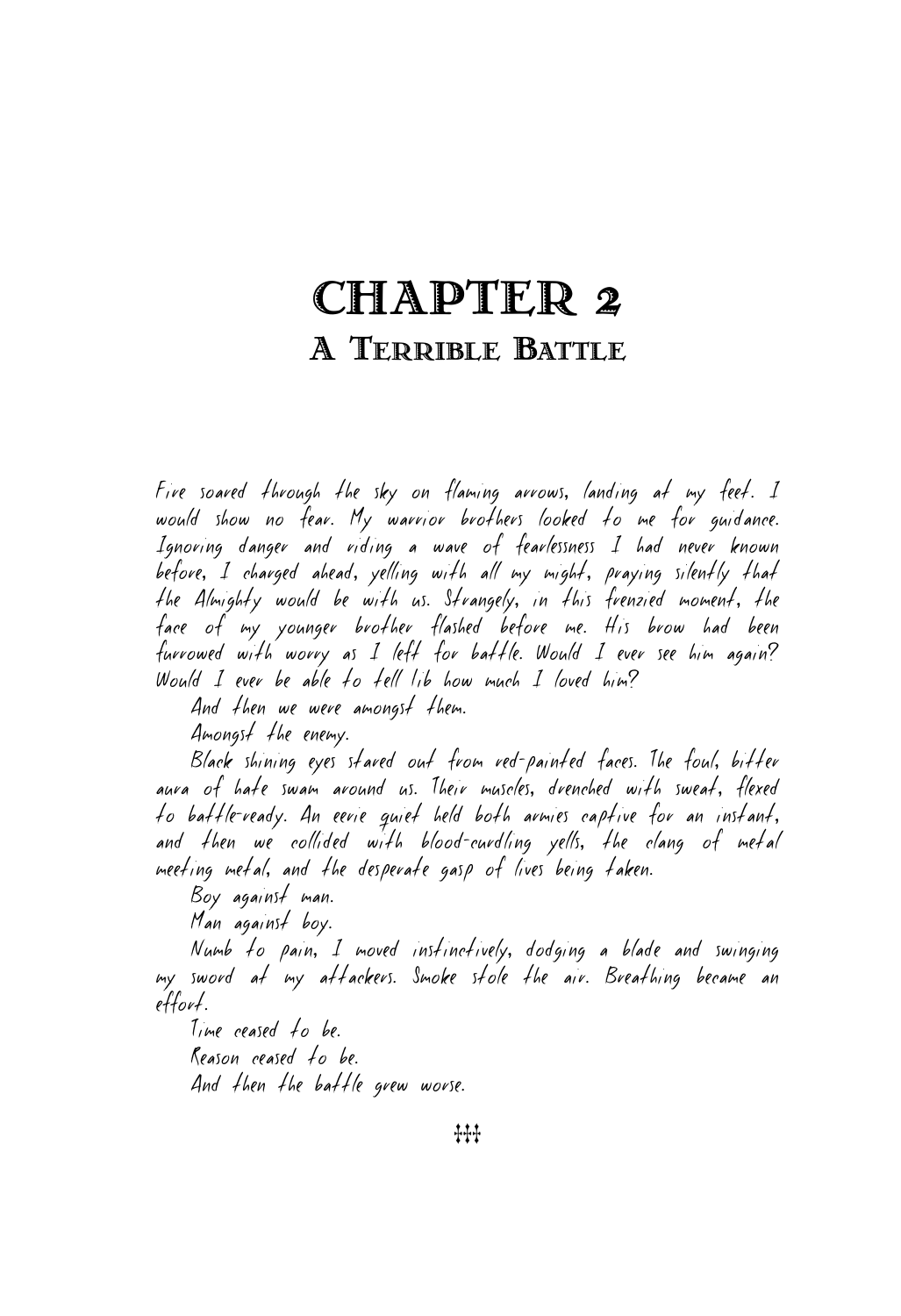The next morning, Bishop Staker and Colin picked Gracie and me up. The bishop's wife had offered to look after Gracie for a few days while Mom was in the hospital. I felt my resolve to be angry with Colin melt a little as I watched the kind way he helped Gracie into the car. I could tell he really was sorry for calling her a retard; he'd apologized over and over and promised to get my homework from the classes I'd miss. I began to feel a little remorseful about having pulled the karate on him. A little. After dropping Colin off at the school and Gracie at the bishop's home, Bishop Staker drove me to the hospital. By now I was late.

I pushed through the hospital doors. Mom would be in the operating room. I walked as fast as possible without running down the corridor, which was lined with windows on both sides. At the end of the hall I saw the elevator doors about to close. I sprinted forward and slipped inside. A janitor, broom in hand, stood beside a large plastic garbage can on wheels. There was a peaceful aura about him. Intrigued by the light that seemed to emanate from his kind eyes, I blinked, suddenly feeling calmer, and punched the button for Mom's floor. The elevator started to move.

The janitor looked right at me. The serene light was still in his gaze, and his smile was warm and friendly. The longer he stared at me the more I wondered whether he thought he knew me. For a millisecond, I thought I knew him. Then reason took charge. I had no clue who this man was. But I smiled back. He was attractive, with short, curly blond hair and a muscular build. He was probably in his late twenties or early thirties.

The elevator gave a lunge and stopped.

We were stuck!

Panic washed over me, replacing the calm I had felt. This couldn't be happening. Mom needed me. I punched all the buttons.

The janitor shook his head, calmly picked up the elevator phone, and called someone. When he hung up, he turned to me. His eyes were empathetic. "Should take them a few minutes to fix."

"Great," I sighed.

"So, who are you visiting?" He looked like he really wanted to know.

"My mother." The words slipped out before I could stop them.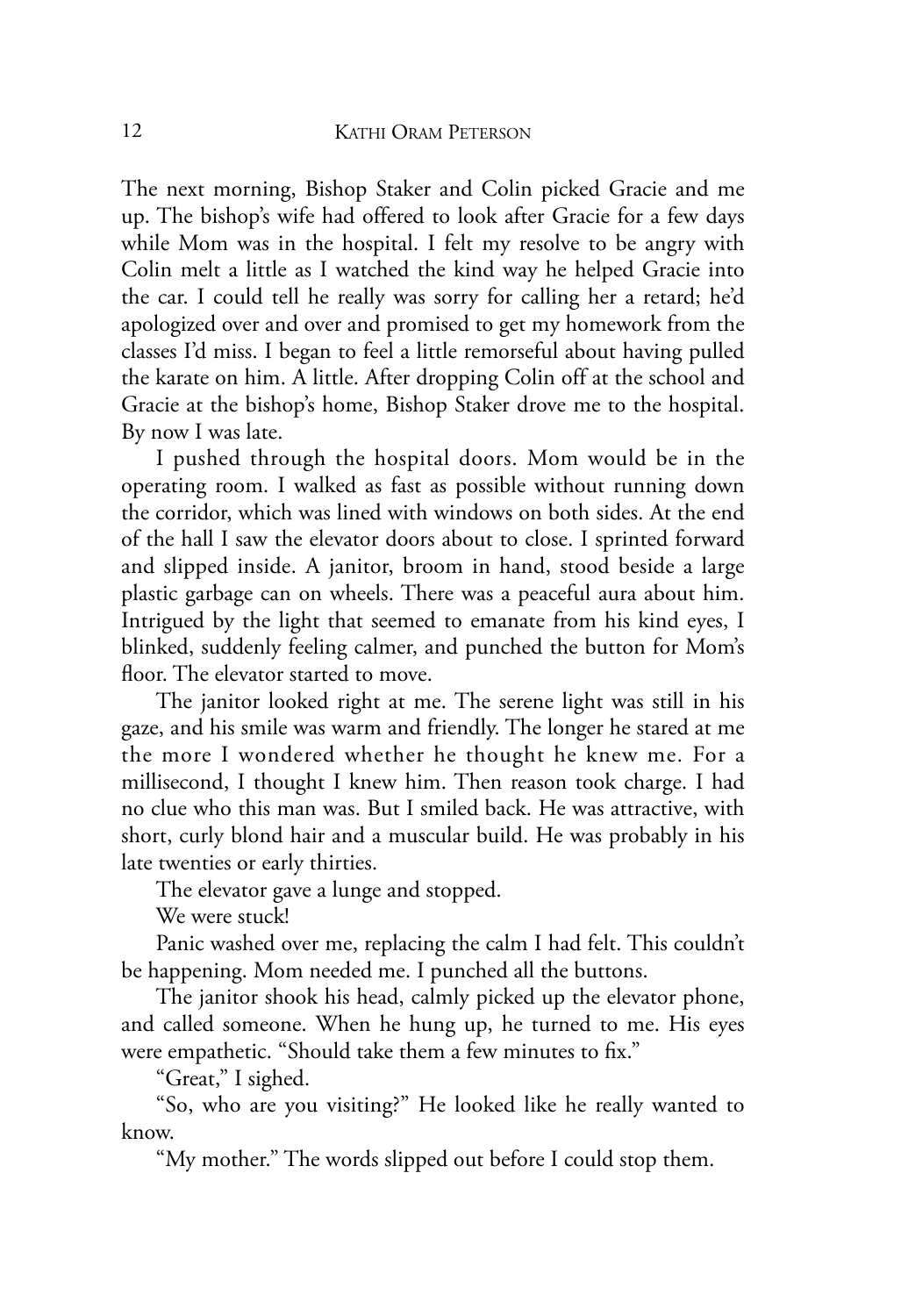"What brings her here?" he asked as he leaned his broom against the wall.

"Breast cancer." Why had I said that?

"Well, it may take some time for her to recover, but it's a good thing she has you, Sydney. You'll help her pull through."

I froze. Then I slowly asked, "How did you know my name?"

The janitor pointed to the gold ID bracelet on my wrist, the one Mom had given me.

I relaxed a little but then wondered why he was so sure that my mother would be all right. "How do you know Mom will recover?"

"I just do."

He looked at my confused expression and smiled.

"Let's just say that I have an in with the man upstairs." He shook my hand. "My name's Steve Smith."

"Nice to meet you, I guess." The last two words slipped out of my mouth before I could stop them. I hoped I hadn't hurt his feelings.

We heard a clank from above. Someone was trying to get us out.

"Will your father be coming to visit as well?" Steve Smith stared at me with those kind, penetrating eyes that seemed to see into my soul.

"Nope." Without thinking, I continued. "He left us ten years ago. We haven't heard from or seen him since." What was the matter with me, telling a stranger such personal details?

"Oh." He clicked his tongue. "So . . . now you've taken on the role of bitter teenager?"

"You don't know what it was like." How dare this man judge me? "My father was a drunk, and when he learned my little sister was mentally challenged, he left." I really didn't know for sure whether my father had left us because of Gracie, but odds were good that I was right. The man had left and never looked back. He didn't care about me, my sister, or my mother. There was no excuse for what he'd done, and I wasn't going to defend him—certainly not to a stranger.

"I'm sorry." Steve reached up to rub his jaw and then asked, "Why do you suppose he did that?"

"I've asked myself that question thousands of times. The only answer I can come up with is that he's . . . he's a coward." I'd thought my father was a coward since the day he left, but I had never actually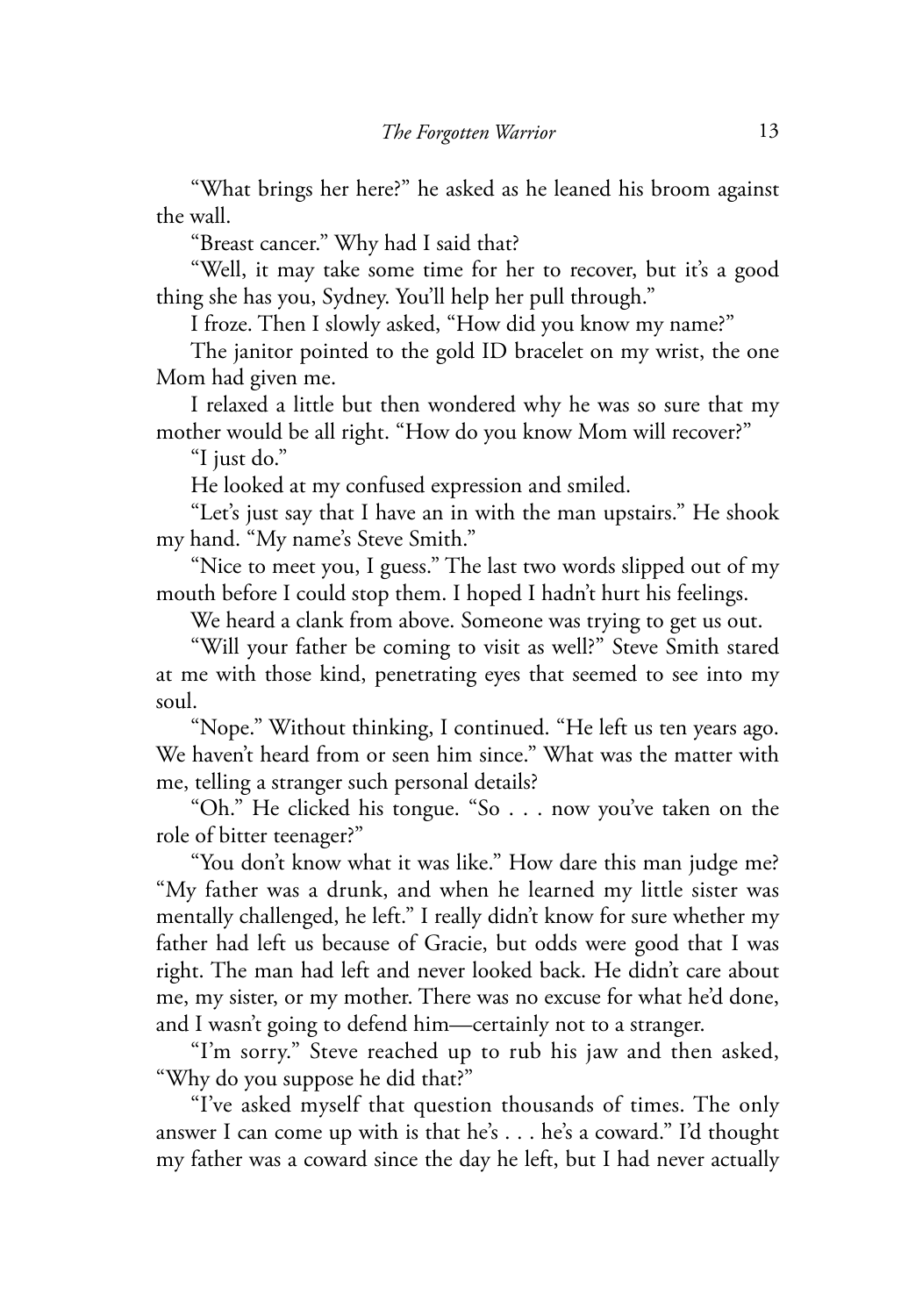said so out loud. Taking a deep breath, I let the air out slowly. I looked at the man next to me. Why in the world had I told this stranger my innermost thoughts? Was he playing some mind game? "Do you talk to everyone like this?" I asked.

"Like what?"

"Frisk them verbally about who they're going to see and find out all their family secrets." I was interested to hear his reply.

The elevator gave a lunge and began to move.

"Nope." He grabbed his broom. "Just the ones who need me."

"Well, thanks, but I don't need help." The elevator doors opened. I rushed out, anxious to see my mother and to end the conversation.

"Sydney," he called after me. I stopped, but I couldn't bring myself to look at the man whose eyes seemed to see everything.

"There are things you need to learn about your father. When you're ready to talk, come see me. I'm in housekeeping. Just ask for Steve."

What in the . . . this guy was weird. He had gone to the great beyond and back. Who did he think he was? I turned around to ask him.

But he was gone.

Vanished. Garbage can and all.

#### $+ + +$

When they wheeled Mom into her room after surgery, she was pretty much out of it. A short, pudgy nurse—who reminded me of one of the good fairies in Disney's *Sleeping Beauty,* the one who liked the color blue—gave me a nod while she and another nurse moved Mom from the gurney to the bed. With Mom settled, the good-fairy nurse came over to talk. "You must be her daughter?"

"Yes."

"She'll sleep another couple of hours." She patted my shoulder. "Doctor Foster will see you soon." With those words, she left. I gazed at my sleeping mother. Tape and the tailings of a bulky gauze bandage peeked from beneath the thin fabric of Mom's hospital gown. I brushed aside the sinking feeling in my chest and pulled my chair to her bedside.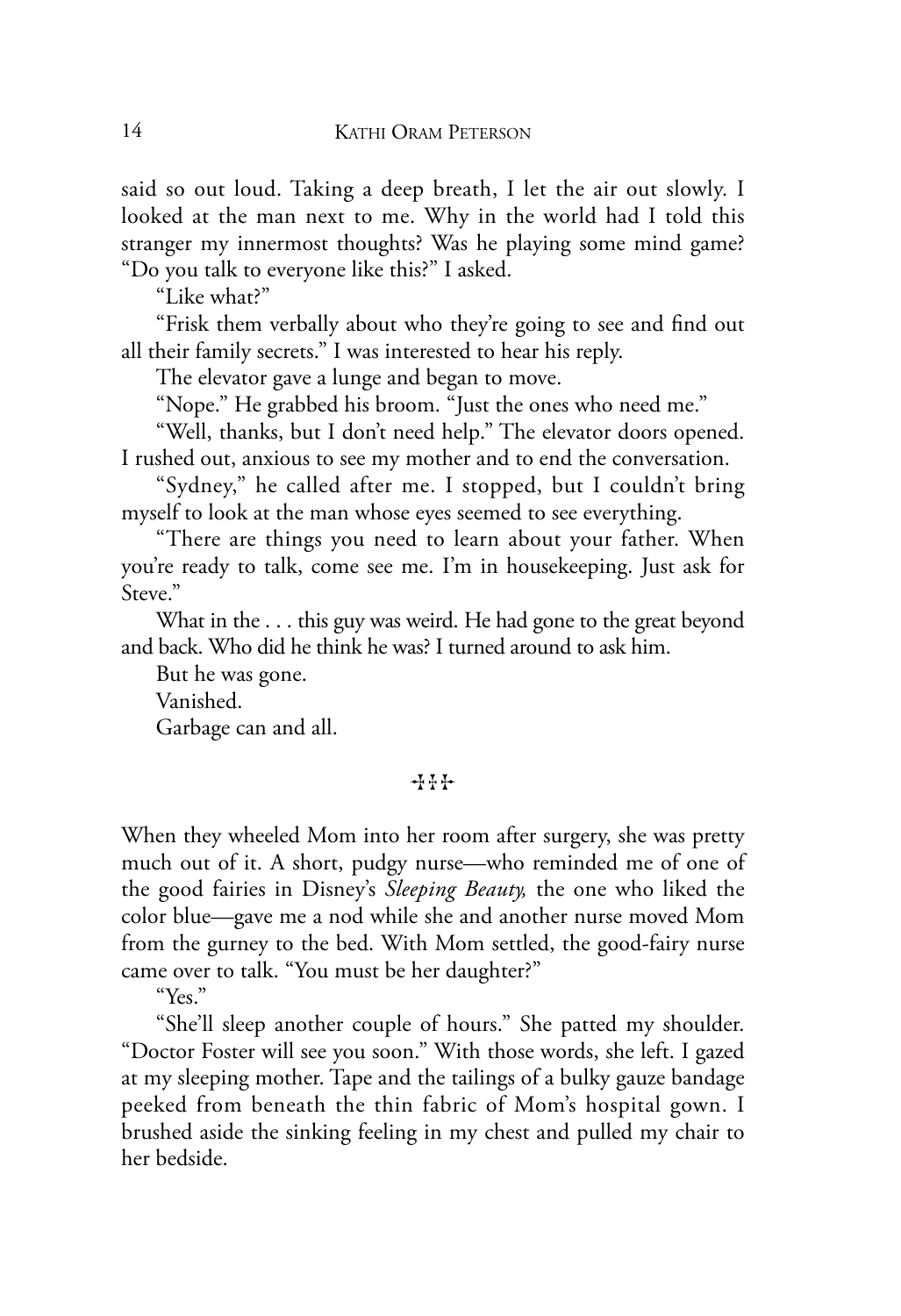Taking Mom's hand in mine, I studied her long, thin fingers. She had the prettiest hands. I had not inherited them. My fingers were short and stubby, like the rest of me.

An hour later the doctor walked in. He was a brick of a man; his white coat hung at crisp right angles over his blocky shoulders. Worry showed on his face, the grave *I-don't-know-what-to-do* type of worry that could reduce a patient's will to tapioca pudding. His look changed to a professional mask when his eyes met mine.

"You're Sydney?" He shook my hand.

Mom stirred but kept sleeping.

"The operation went well. She should sleep the rest of the day." He gazed down at Mom, and I sensed that he wasn't telling me everything. "Will you be here in the morning?" he asked.

I nodded. I wasn't leaving until Mom told me to. "Is she going to be all right?"

"If I have anything to say about it, she will be." He smiled, and a forced cheeriness claimed his face. "I'll tell you more when your mother is fully awake. If you notice a change in her condition, page the nurse, and she'll call me." He patted my shoulder. "Don't worry." With those final words, he turned and left.

I knew from watching TV that whenever a doctor said, "Don't worry," that was the time to pray real hard. I should have demanded he tell me everything then, but I didn't . . . couldn't. I wanted to chase him down the hall and beg him for more information. Fear blocked my way. And I couldn't bring myself to leave Mom's side. I pulled my seat so close to the bed that the metal of the bedrail clinked against the wooden armrest on my chair. If Mom so much as flinched during the night, I'd know it. With a prayer on my lips, I settled in.

#### $+1 + 1$

The night was long and miserable. Every few hours Mom would wake up just long enough for the nurse to give her a pain pill, and then she would fall back to sleep. I slept fitfully, shifting endlessly in the hard, wooden chair. There was a recliner in the room; I could have slept on it, but I would have been too far away from Mom. I stayed in the chair, holding her hand and resting my head beside her on the bed.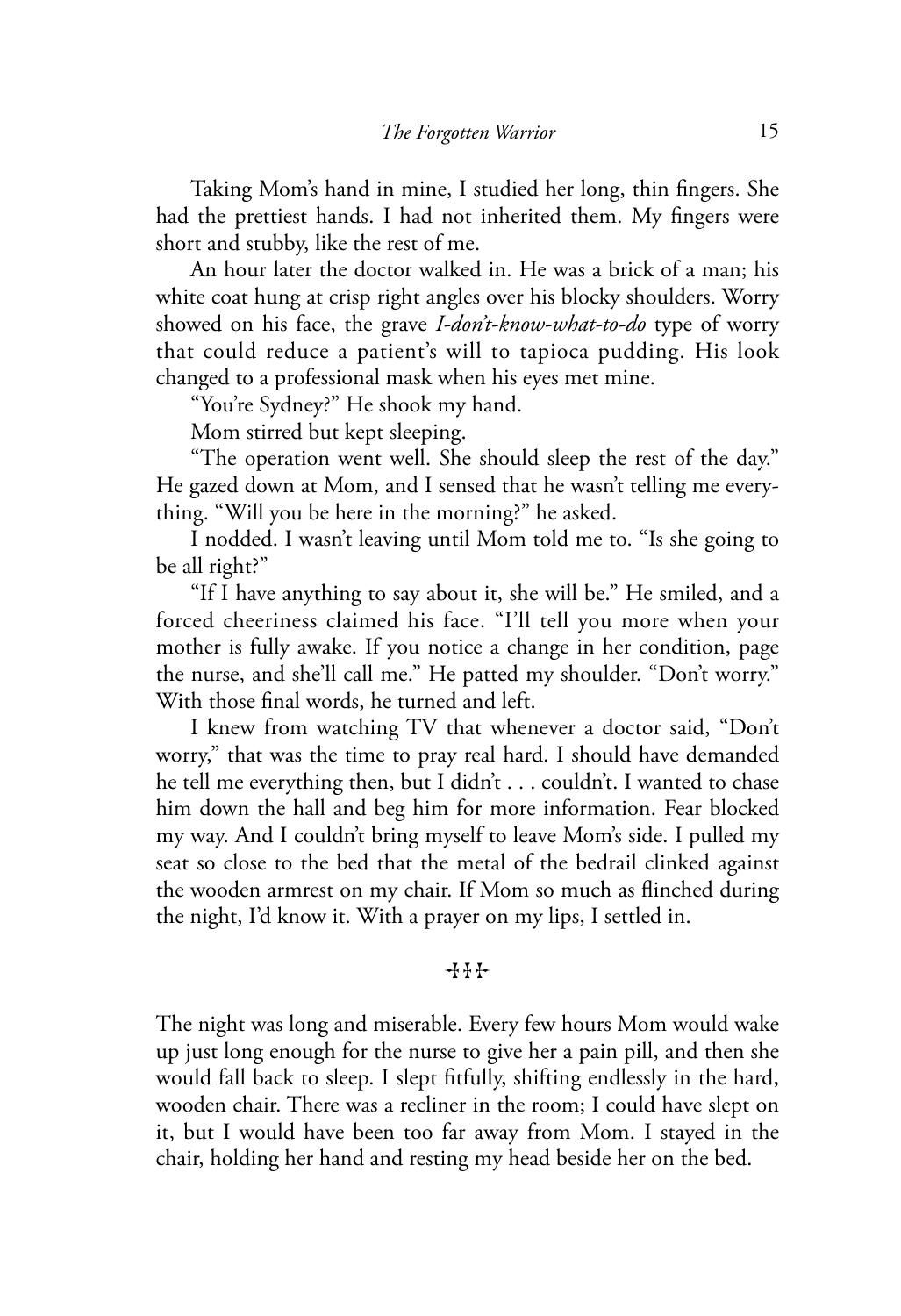Doctor Foster woke both of us as he entered the room to do his morning rounds. "Are you two awake?" He gave Mom a tender smile, and in that moment I knew he was a man who cared a lot about his patients. I rubbed my sleep-deprived eyes and quickly looked at Mom.

She was awake. "How did it go?" Mom asked with a scratchy voice I barely recognized.

"Not like we had hoped." Doctor Foster's face turned serious.

Mom put her hand up to stop him from talking. "Syd . . ." She cleared her throat and continued. "Would you call the Stakers and check on Gracie?"

I reached for the phone.

"Not here." Mom tried to sit up, but she sank back into her pillows. "Use the pay phone in the hall."

I knew what she was doing. "You're not getting rid of me, Mom." "Please, sweetie."

Doctor Foster took my side. "You need her," he said. I knew I liked him.

I grabbed Mom's hand again. Together we could get through this.

Doctor Foster began. "As you probably suspected, we had to do a mastectomy instead of a lumpectomy. We discovered in surgery that, unfortunately, the mass had spread. I want to start chemotherapy as soon as you're strong enough."

Mom squeezed my hand and looked at me. Then she turned to the doctor. "If chemo doesn't work, then what?"

"We're not at that point yet." Doctor Foster took Mom's hand from me, feeling her pulse. "We have to be positive here. An important part of recovery has to do with your outlook. Helen, you're a fighter."

Mom smiled at me and then looked at the doctor. "You bet I am. But I want to be realistic here."

"I understand." Doctor Foster let go of her hand, unwrapped the stethoscope from around his neck, and said, "Let's give chemo a chance to work. If we don't see the results we want, then we'll talk about what to do next. Let me take a listen to your heart." He gently slid the small disk beneath her gown beside the massive bandage covering her chest.

"Well, you're heart's beating; that's always a good sign." The doctor winked and flipped the stethoscope around his neck. "I want